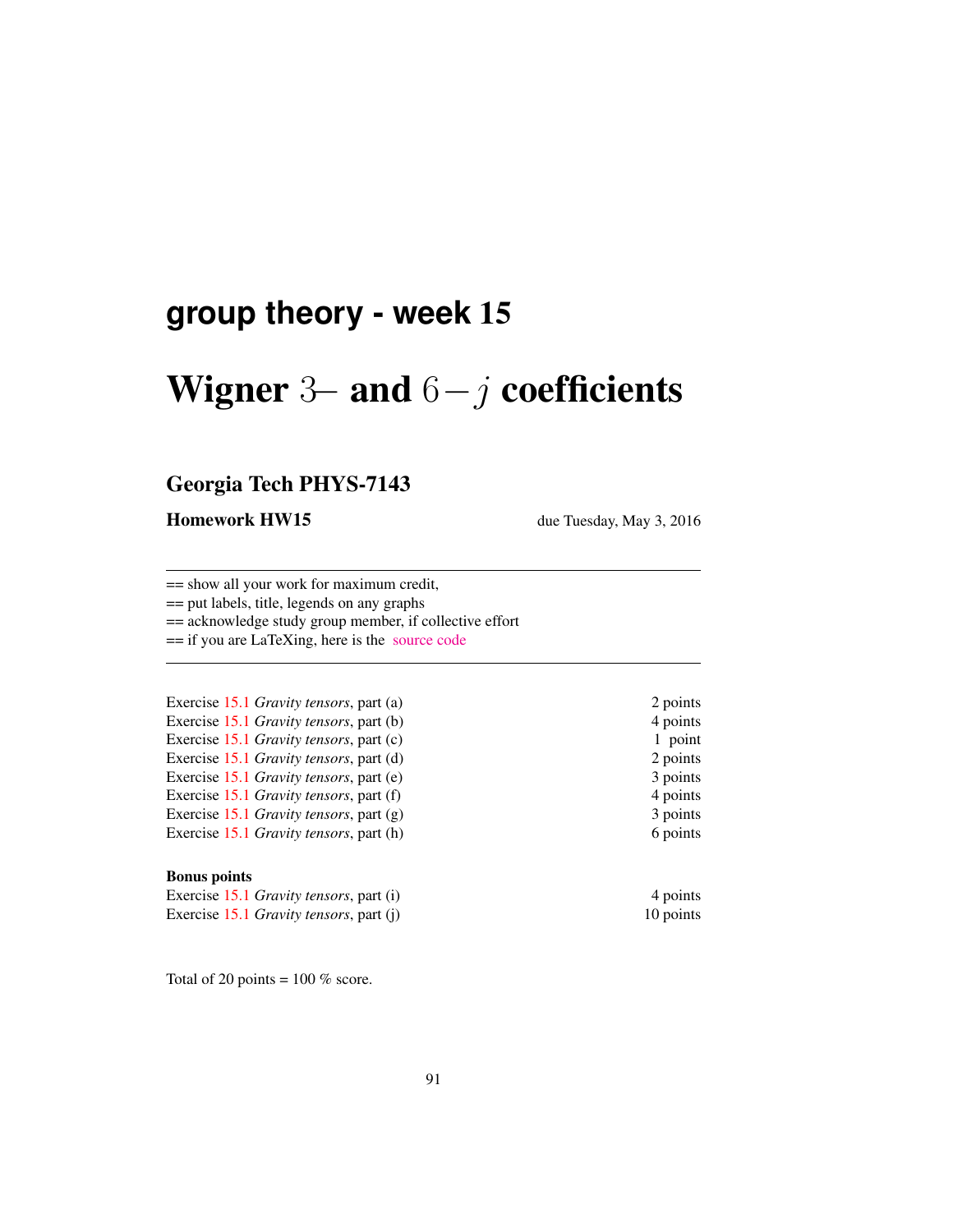#### 2016-04-26 Predrag Lecture 29 Birdtracks

Excerpts from Predrag's monograph [2], fetch them [here:](http://birdtracks.eu/courses/PHYS-7143-16/week15lect29.pdf) Sect. 2.2 *First example: SU*(n), Sect. 6.1 *Symmetrization*, Sect. 6.2 *Antisymmetrization*, Sect. 9.1 *Two-index tensors*, Sect. 9.2 *Three-index tensors*, and Table 9.1.

Reading for the previous week: Sect. 9.3 *Young tableaux*.

### 2016-04-28 Predrag Lecture 30 Wigner 3– and  $6-j$  coefficients

Excerpts from Predrag's monograph [2], fetch them [here:](http://birdtracks.eu/courses/PHYS-7143-16/week15lect30.pdf)

Background reading on groups, vector spaces, tensors, invariant tensors, invariance groups (my advice is to start with Sect. 5.1 *Couplings and recouplings*, then backtrack to these introductory sections as needed): Sect. 3.2 *Defining space, tensors, reps*, Sect. 3.3 *Invariants*, Sect. 4.1 *Birdtracks*, Sect. 4.2 *Clebsch-Gordan coefficients*, and Sect. 4.3 *Zero- and one-dimensional subspaces*.

The final result, discussed in the day's blackboard-side chat, is invariant and highly elegant: any group-theoretical invariant quantity can be expressed in terms of Wigner 3- and 6-j coefficients: Sect. 5.1 *Couplings and recouplings*, Sect. 5.2 *Wigner* 3n*-*j *coefficients*, and Sect. 5.3 *Wigner-Eckart theorem*.

The rest is just bedside reading, nothing technical: Sect. 4.8 *Irrelevancy of clebsches* and Sect. 4.9 *A brief history of birdtracks*.

Course finale: *Indiana Jones* video [\(click here\).](https://www.youtube.com/embed/CvuoY_yPZeM)

#### 15.1 Literature

The old fashioned atomic physics is fixated on  $SO(3) / SU(2)$ , and it is too explicit, with too many bras and kets, too many square roots, too many deliriously complicated Clebsch-Gordan coefficients that you do not need, and has way too many labels, all of them eventually summed over in the final answer.

I wrote my book [2] *Group Theory - Birdtracks, Lie's, and Exceptional Groups* to teach you how to compute everything you need to compute, without ever writing down a single Clebsch-Gordan coefficient. There are two versions. There is a particlephysics / Feynman diagrams version that is index free, graphical and easy to use (at least for low-dimensional irreps discussed in my book). The key insights are already in Wigner's book  $[5]$ : the content of symmetry is a set of invariant numbers that he calls  $3n-j$ 's. Then there are various mathematical flavors (Weyl group on Cartan lattice, etc.), elegant, but perhaps to elegant to be computationally practical.

But I realize that it is nearly impossible to deprogram people from years of indoctrination in QM and EM classes. The professors have no time to learn new stuff, and students love manipulating their mu's and nu's. The situation is hopeless (but good). Nothing to be done...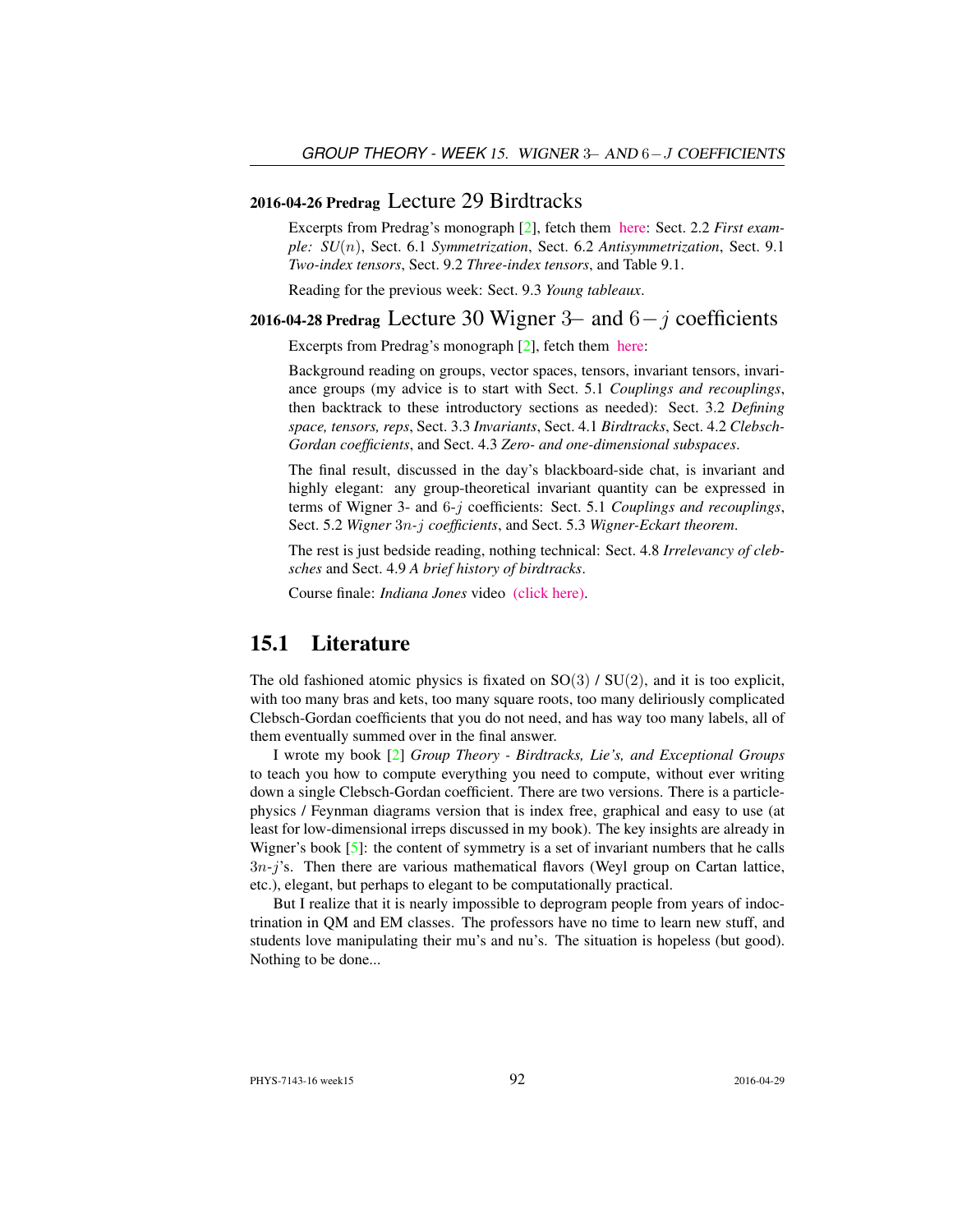#### References

- [1] S. L. Adler, J. Lieberman, and Y. J. Ng, ["Regularization of the stress-energy ten](http://dx.doi.org/10.1016/0003-4916(77)90313-X)[sor for vector and scalar particles propagating in a general background metric",](http://dx.doi.org/10.1016/0003-4916(77)90313-X) Ann. Phys. 106[, 279–321 \(1977\).](http://dx.doi.org/10.1016/0003-4916(77)90313-X)
- [2] P. Cvitanović, *[Group Theory Birdtracks, Lie's, and Exceptional Groups](http://birdtracks.eu)* (Princeton Univ. Press, Princeton, NJ, 2008).
- [3] R. Penrose, ["Applications of negative dimensional tensors",](http://homepages.math.uic.edu/~kauffman/Penrose.pdf) in *[Combinatorial](http://homepages.math.uic.edu/~kauffman/Penrose.pdf) [mathematics and its applications](http://homepages.math.uic.edu/~kauffman/Penrose.pdf)*, edited by D. J. J.A. Welsh (Academic, New York, 1971), pp. 221–244.
- [4] S. Weinberg, *[Gravitation and Cosmology: Principles and Applications of the](http://books.google.com/books?vid=ISBN9780471925675) [General Theory of Relativity](http://books.google.com/books?vid=ISBN9780471925675)* (Wiley, New York, 1972).
- [5] E. P. Wigner, *[Group Theory and Its Application to the Quantum Mechanics of](http://books.google.com/books?vid=ISBN9780323152785) [Atomic Spectra](http://books.google.com/books?vid=ISBN9780323152785)* (Academic, New York, 1931).

## **Exercises**

- 15.1. Gravity tensors. In this problem we will apply diagrammatic methods ("birdtracks") to construct and count the numbers of independent components of the "irreducible rankfour gravity curvature tensors." However, any notation that works for you is OK, as long as you obtain the same irreps and their dimensions. The goal of this exercise (longish, as much of it is the recapitulation of the material covered in the book) is to give you basic understanding for how Young tableaux work for groups other than  $U(n)$ . We start with
	- Part  $1: U(n)$  Young tableaux decomposition.
		- (a) The Riemann-Christoffel curvature tensor of general relativity has the following symmetries (see, for example, Weinberg [4] or the [Riemann curvature tensor wiki\)](https://en.wikipedia.org/wiki/Riemann_curvature_tensor):

$$
R_{\alpha\beta\gamma\delta} = -R_{\beta\alpha\gamma\delta}
$$
  
\n
$$
R_{\alpha\beta\gamma\delta} = R_{\gamma\delta\alpha\beta}
$$
  
\n
$$
R_{\alpha\beta\gamma\delta} + R_{\beta\gamma\alpha\delta} + R_{\gamma\alpha\beta\delta} = 0.
$$
  
\n(15.1)

Introducing a birdtrack notation for the Riemann tensor

$$
R_{\alpha\beta\gamma\delta} = \frac{\beta}{\gamma} \begin{array}{|c|c|} \hline \mathbf{R} \\ \hline \mathbf{S} \end{array}, \tag{15.2}
$$

2016-04-29 93 PHYS-7143-16 week15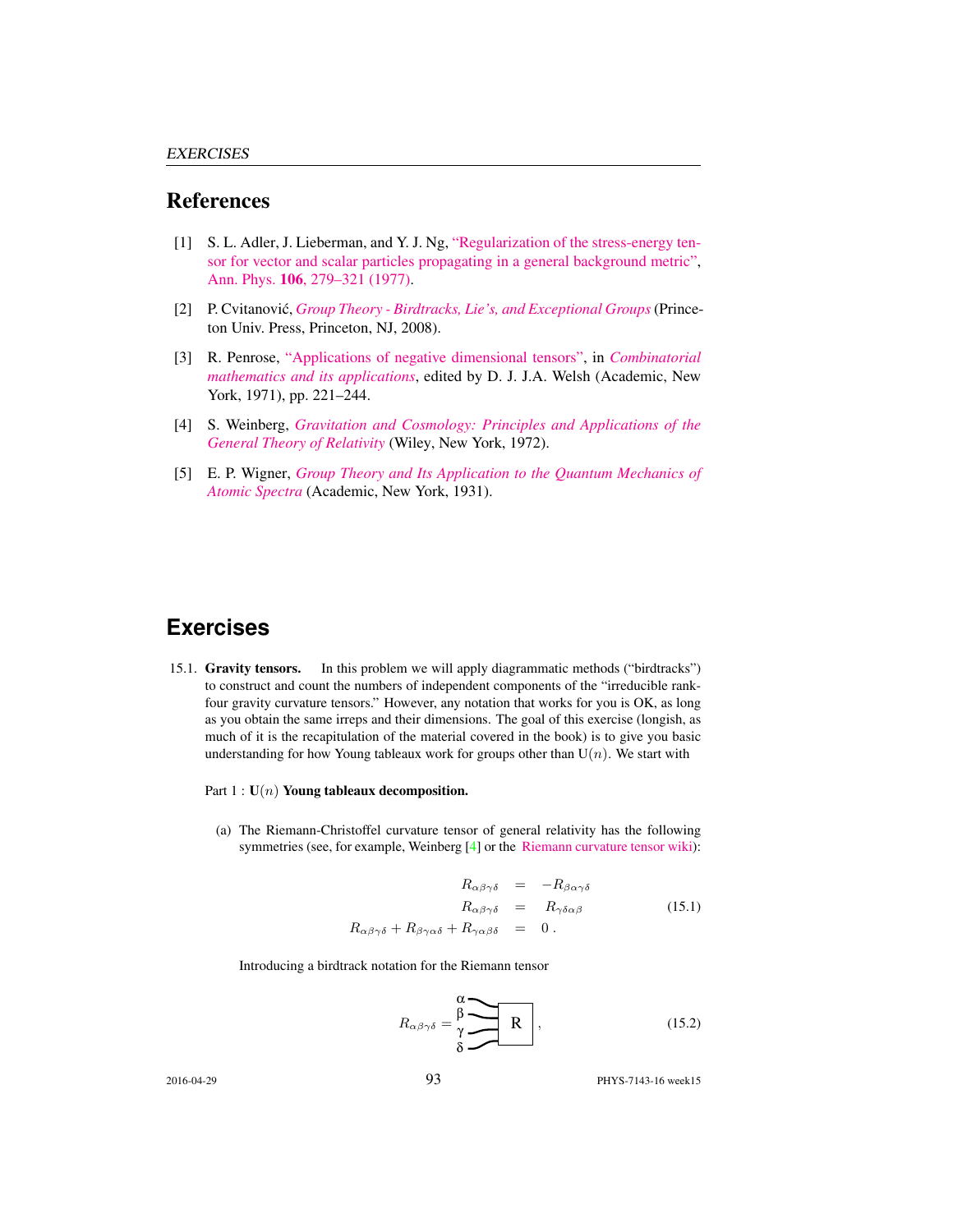check that we can state the above symmetries as

$$
R_{\alpha\beta\gamma\delta} = -R_{\beta\alpha\gamma\delta}
$$
\n
$$
R_{\alpha\beta\gamma\delta} = \frac{1}{R_{\gamma\delta\alpha\beta}} R,
$$
\n
$$
R_{\alpha\beta\gamma\delta} = R_{\gamma\delta\alpha\beta}
$$
\n
$$
R = \mathbf{X} R,
$$
\n(15.3)\n(15.4)

$$
\boxed{\mathbb{R}} = \mathbb{R} \tag{15.4}
$$

$$
R_{\alpha\beta\gamma\delta} + R_{\beta\gamma\alpha\delta} + R_{\gamma\alpha\beta\delta} = 0
$$
  
R  
R  

$$
R
$$
  
R  

$$
R = 0.
$$
 (15.5)

The first condition says that R lies in the  $\Box \otimes \Box$  subspace.

(b) The second condition says that R lies in the  $\Box \leftrightarrow \Box$  interchange-symmetric subspace.



(c) Show that the third condition  $(15.5)$  says that R has no components in the  $\frac{1}{2}$  irrep:



Hence, the symmetries of the Riemann tensor are summarized by the  $\Box$  irrep projection operator [3]:

$$
(P_R)_{\alpha\beta\gamma\delta},^{\delta'\gamma'\beta'\alpha'} = \frac{4}{3}\begin{array}{c} \alpha \\ \beta \\ \gamma \\ \delta \end{array} \begin{array}{c} \text{and} \\ \text{for} \\ \text{for} \\ \delta \end{array} \tag{15.8}
$$

(d) Verify that the Riemann tensor is in the  $\Box$  subspace

$$
\left\{\mathbf{R}_{R}\right\}_{\alpha\beta\gamma\delta} = (P_{R})_{\alpha\beta\gamma\delta}^{\delta'\gamma'\beta'\alpha'} R_{\alpha'\beta'\gamma'\delta'} = R_{\alpha\beta\gamma\delta}
$$
\n
$$
\frac{4}{3} \mathbf{R}_{\alpha\beta\gamma\delta} \mathbf{R}_{\alpha'\beta'\gamma'\delta'} = (15.9)
$$

PHYS-7143-16 week15 94 2016-04-29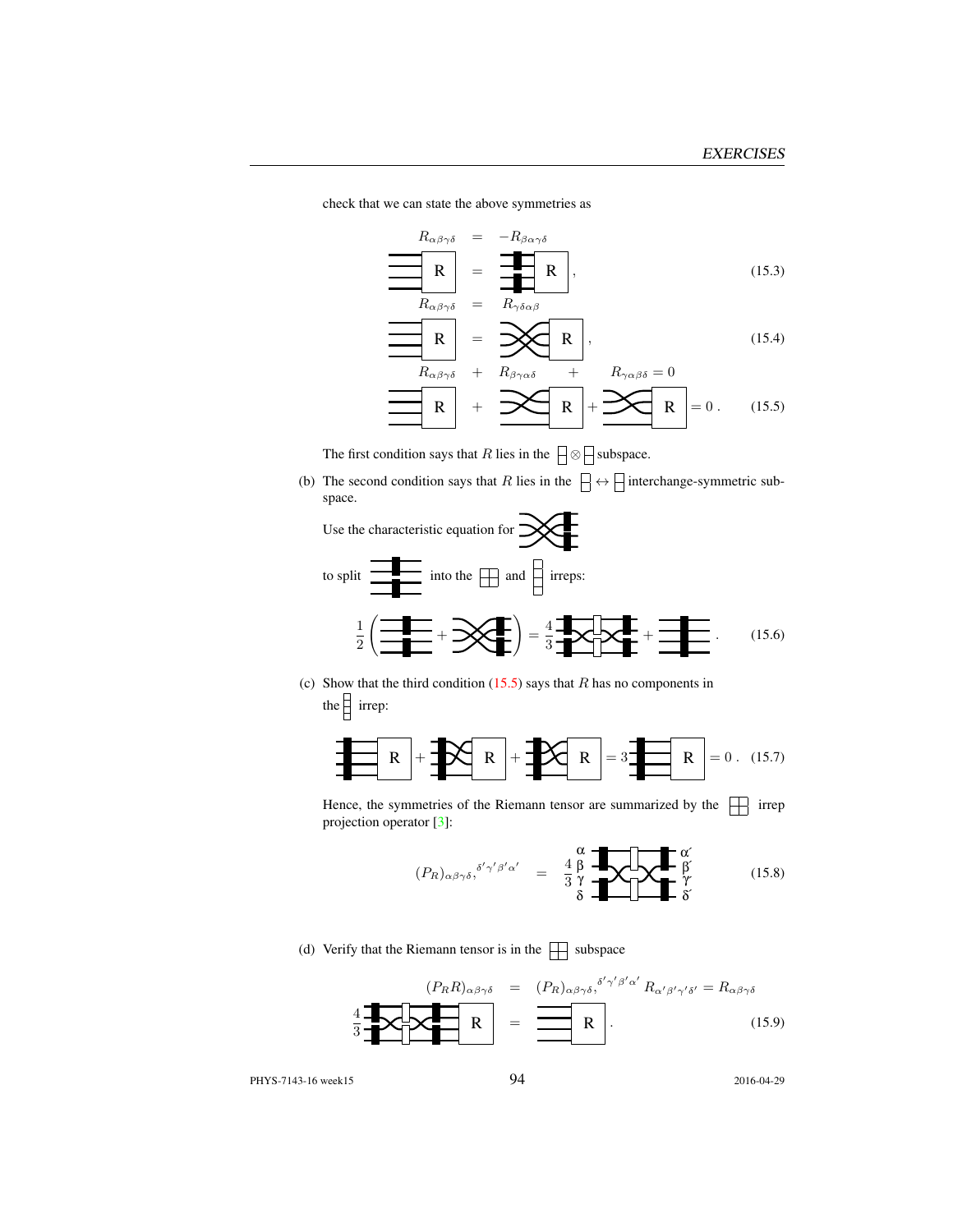(e) Compute the number of independent components of the Riemann tensor  $\mathbf{R}_{\alpha\beta\gamma\delta}$  by taking the trace of the  $\Box$  irrep projection operator:

$$
d_R = \text{tr}\,\mathbf{P}_R = \frac{n^2(n^2 - 1)}{12} \,. \tag{15.10}
$$

#### Part  $2: SO(n)$  Young tableaux decomposition

The Riemann tensor has the symmetries of the  $\Box$  irrep of U(n). However, gravity is also characterized by the symmetric tensor  $g_{\alpha\beta}$ , that reduces the symmetry to a local SO(n) invariance (more precisely SO(1,  $n - 1$ ), but compactness is not important here). The extra invariants built from  $g_{\alpha\beta}$ 's decompose U(n) reps into sums of SO(n) reps. Orthogonal group  $SO(n)$  is the group of transformations that leaves invariant a symmetric quadratic form  $(q, q) = g_{\mu\nu}q^{\mu}q^{\nu}$ , with a primitive invariant rank-2 tensor:

$$
g_{\mu\nu} = g_{\nu\mu} = \mu \longrightarrow \mathbf{v} \qquad \qquad \mu, \nu = 1, 2, \dots, n \,. \tag{15.11}
$$

If  $(q, q)$  is an invariant, so is its complex conjugate  $(q, q)^* = g^{\mu\nu} q_\mu q_\nu$ , and

g µν = g νµ = µ ν (15.12)

is also an invariant tensor. The matrix  $A^{\nu}_{\mu} = g_{\mu\sigma} g^{\sigma\nu}$  must be proportional to unity, as otherwise its characteristic equation would decompose the defining  $n$ -dimensional rep. A convenient normalization is

$$
g_{\mu\sigma}g^{\sigma\nu} = \delta^{\nu}_{\mu}
$$
  
\n
$$
\Leftrightarrow \Leftrightarrow \Leftrightarrow = \Leftrightarrow \Leftrightarrow \qquad (15.13)
$$

As the indices can be raised and lowered at will, nothing is gained by keeping the arrows. Our convention will be to perform all contractions with metric tensors with upper indices and omit the arrows and the open dots:

$$
g^{\mu\nu} \equiv \mu \longrightarrow \mathbf{v} \ . \tag{15.14}
$$

The  $U(n)$  2-index tensors can be decomposed into a sum of their symmetric and antisymmetric parts. Specializing to the subgroup  $SO(n)$ , the rule is to lower all indices on all tensors, and the symmetrization projection operator is written as

$$
S_{\mu\nu,\rho\sigma} = g_{\rho\rho'} g_{\sigma\sigma'} S_{\mu\nu,}^{\rho'\sigma'}
$$
  
= 
$$
\frac{1}{2} (g_{\mu\sigma} g_{\nu\rho} + g_{\mu\rho} g_{\nu\sigma})
$$

From now on, we drop all arrows and  $g^{\mu\nu}$ 's and write the decomposition into symmetric and antisymmetric parts as

$$
\frac{\partial}{\partial g_{\mu\sigma}g_{\nu\rho}} = \frac{\partial}{\partial g_{\mu\sigma}g_{\nu\rho} + g_{\mu\rho}g_{\nu\sigma}} + \frac{1}{2}(g_{\mu\sigma}g_{\nu\rho} - g_{\mu\rho}g_{\nu\sigma}). \quad (15.15)
$$

The new invariant tensor, specific to  $SO(n)$ , is the index contraction:

$$
\mathbf{T}_{\mu\nu,\rho\sigma} = g_{\mu\nu} g_{\rho\sigma}, \qquad \mathbf{T} = \sum \quad (15.16)
$$

2016-04-29 95 PHYS-7143-16 week15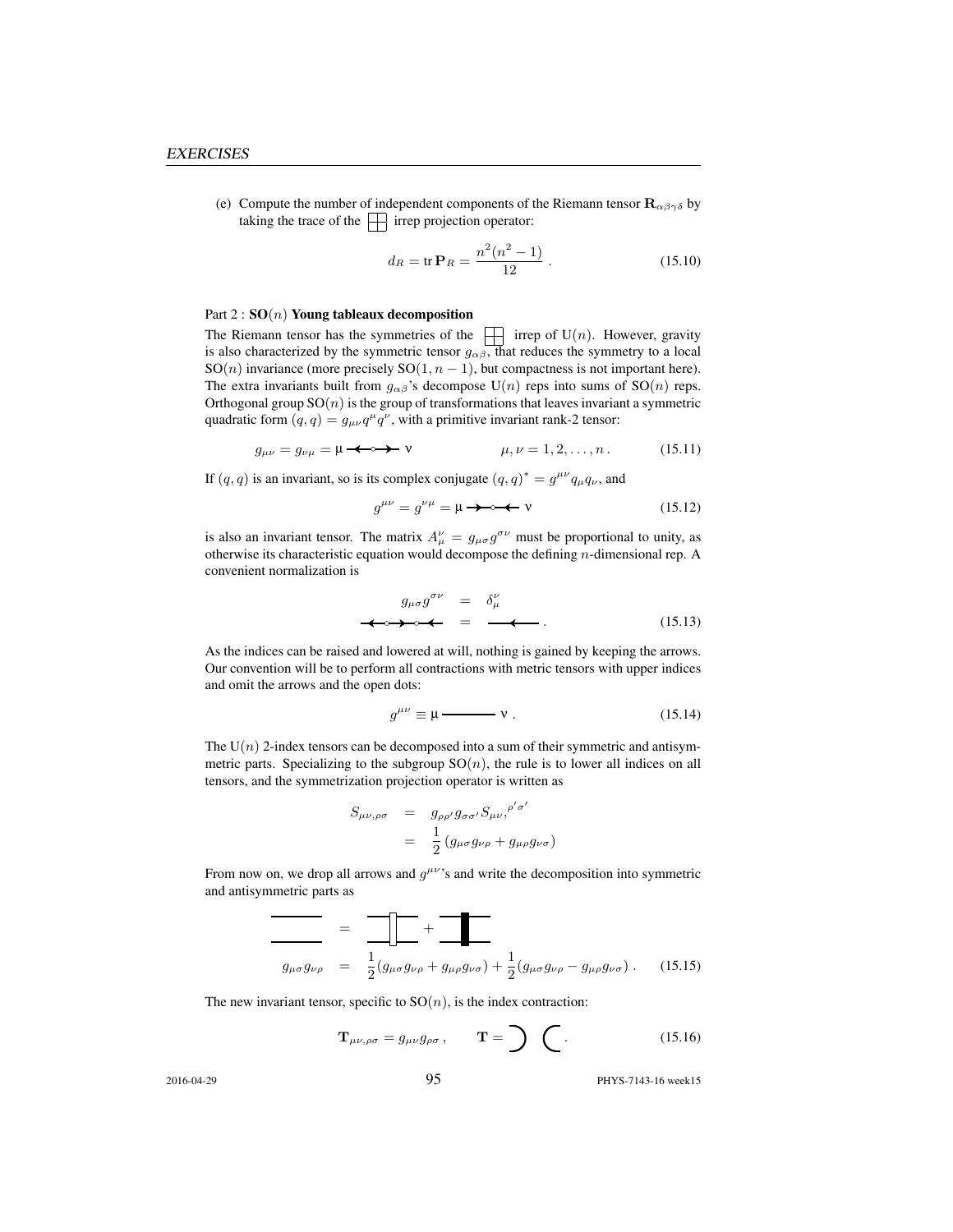Its characteristic equation

$$
\mathbf{T}^2 = \sum \bigodot \bigodot \mathbf{T} = n\mathbf{T} \tag{15.17}
$$

yields the trace and the traceless part projection operators. As  $T$  is symmetric,  $ST = T$ , only the symmetric subspace is reduced by this invariant.

(f) Show that  $SO(n)$  2-index tensors decompose into three irreps:

traceless symmetric:

$$
(P_2)_{\mu\nu,\rho\sigma} = \frac{1}{2} \left( g_{\mu\sigma} g_{\nu\rho} + g_{\mu\rho} g_{\nu\sigma} \right) - \frac{1}{n} g_{\mu\nu} g_{\rho\sigma} = \boxed{\mathbb{I}} - \frac{1}{n} \mathbb{I} \tag{15.18}
$$
\n
$$
\text{singlet:} \qquad (P_1)_{\mu\nu,\rho\sigma} = \frac{1}{n} g_{\mu\nu} g_{\rho\sigma} = \frac{1}{n} \mathbb{I} \tag{15.19}
$$

antisymmetric: 
$$
(P_3)_{\mu\nu,\rho\sigma} = \frac{1}{2} (g_{\mu\sigma} g_{\nu\rho} - g_{\mu\rho} g_{\nu\sigma}) = \boxed{(15.20)}
$$

What are the dimensions of the three irreps?

(g) In the same spirit, the U(n) irrep  $\Box$  is decomposed by the SO(n) intermediate 2-index state invariant matrix

$$
\mathbf{Q} = \begin{array}{c}\n\mathbf{I} \\
\mathbf{I} \\
\mathbf{I}\n\end{array}
$$
\n(15.21)

Show that the intermediate 2-index subspace splits into three irreducible reps by  $(15.18) - (15.20):$ 

$$
Q = \frac{1}{n} \sum_{Q_0 + Q_S + Q_A} \underbrace{\left\{ \bigoplus_{i=1}^{n} \left( \bigoplus_{i=1}^{n} \mathbb{I} \right) \left( \bigoplus_{i=1}^{n} \mathbb{I} \right) \left( \bigoplus_{i=1}^{n} \mathbb{I} \right) \right\}}_{(15.22)}
$$

Show that the antisymmetric 2-index state does not contribute

$$
\mathbf{P}_{\mathbf{R}}\mathbf{Q}_A = 0. \tag{15.23}
$$

(Hint: The Riemann tensor is symmetric under the interchange of index pairs.)

(h) Fix the normalization of the remaining two projection operators by computing  $\mathbf{Q}^2_S, \mathbf{Q}^2_0$ :

$$
\mathbf{P}_0 = \frac{2}{n(n-1)} \mathbf{P}(\mathbf{C}), \qquad (15.24)
$$

$$
\mathbf{P}_S = \frac{4}{n-2} \left\{ \frac{1}{n} \sum_{i=1}^{n} \left( \frac{1}{n} - \frac{1}{n} \right) \left( \frac{1}{n} \right) \right\} \qquad (15.25)
$$

and compute their dimensions.

PHYS-7143-16 week15 96 2016-04-29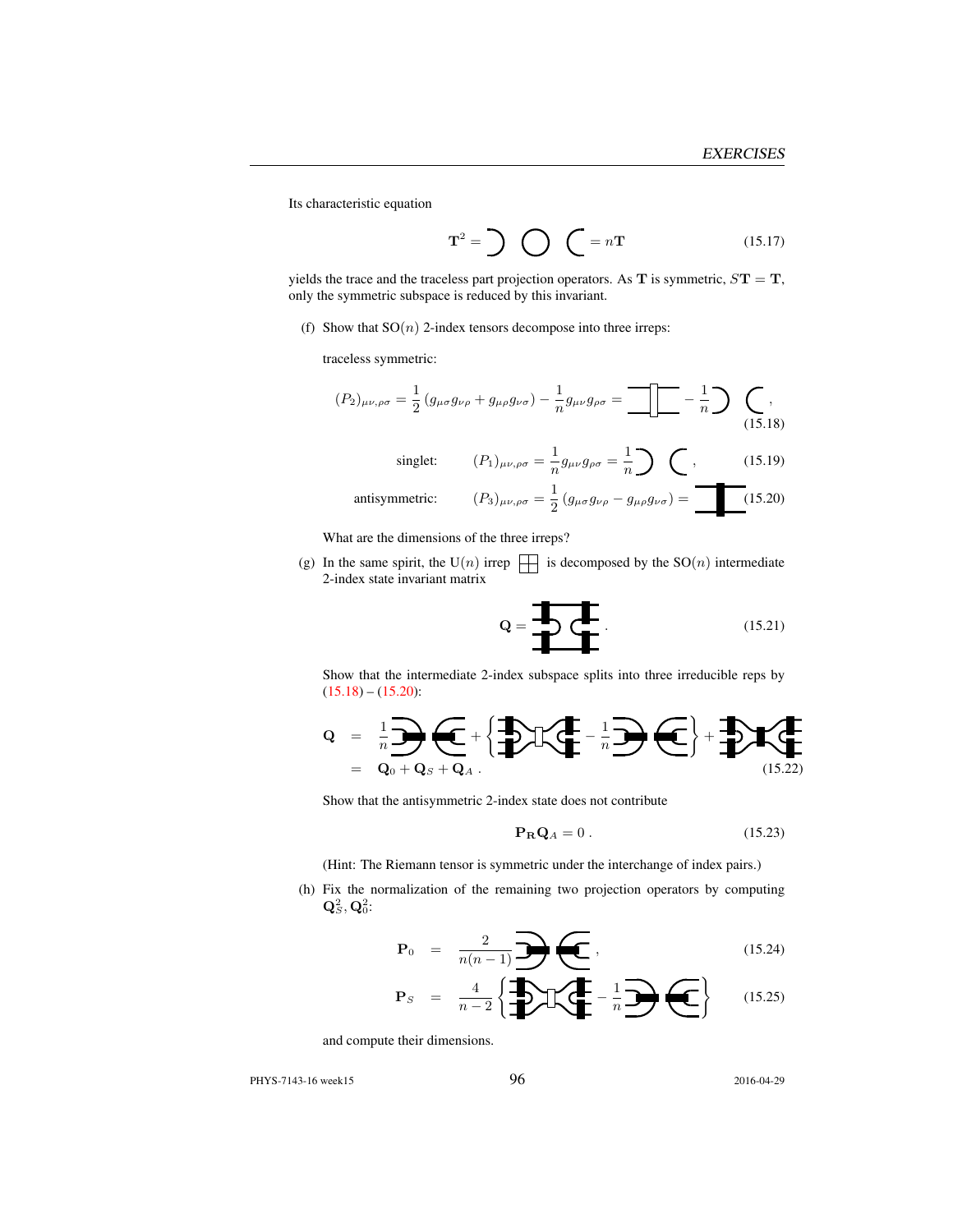| $\mathrm{U}(n)$                 | $\rightarrow$ | SO(n)                                           |                        |                    |
|---------------------------------|---------------|-------------------------------------------------|------------------------|--------------------|
|                                 |               |                                                 |                        | $\circ$            |
| ${\bf P}_R$                     |               | ${\bf P}_W$                                     | ${\bf P}_S$            | $+$ $\mathbf{P}_0$ |
| $n^2(n^2-1)$<br>$\overline{12}$ |               | $\frac{(n+2)(n+1)n(n-3)}{n}$<br>$\overline{12}$ | $\frac{(n+2)(n-1)}{2}$ |                    |

This completes the  $SO(n)$  reduction of the  $\Box$   $U(n)$  irrep (15.9):

(15.26)

The projection operator for the  $\mathrm{SO}(n)$  traceless  $\,\prod\,$  irrep is:

$$
\mathbf{P}_W = \mathbf{P}_R - \mathbf{P}_S - \mathbf{P}_0
$$
  

$$
\mathbf{P}_W = \frac{4}{3} \mathbf{P} \left[ \mathbf{P} \mathbf{P} \right] - \frac{4}{n-2} \mathbf{P} \left[ \mathbf{P} \right] + \frac{2}{(n-1)(n-2)} \mathbf{P} \left( \mathbf{P} \right)
$$

(i) The above three projection operators project out the standard,  $SO(n)$ -irreducible general relativity tensors:

Curvature scalar:

$$
R = -\left(\begin{array}{c|c}\n\hline\nR\n\end{array}\right) = R^{\mu}{}_{\nu\mu}{}^{\nu} \tag{15.28}
$$

Traceless Ricci tensor:

$$
R_{\mu\nu} - \frac{1}{n} g_{\mu\nu} R = -\underbrace{\left\langle \mathbf{R} \right|}_{\mathbf{R}} + \frac{1}{n} \underbrace{\left\langle \mathbf{R} \right|}_{\mathbf{R}} \qquad (15.29)
$$

Weyl tensor:

$$
C_{\lambda\mu\nu\kappa} = (\mathbf{P}_{W}R)_{\lambda\mu\nu\kappa}
$$
  
=  $\mathbf{R}_{\lambda\mu\nu\kappa} + \frac{1}{n-2} (\mathbf{g}_{\mu\nu}R_{\lambda\kappa} - \mathbf{g}_{\lambda\nu}R_{\mu\kappa} - \mathbf{g}_{\mu\kappa}R_{\lambda\nu} + \mathbf{g}_{\lambda\kappa}R_{\mu\nu})$   
=  $R_{\lambda\mu\nu\kappa} + \frac{1}{n-2} (\mathbf{g}_{\mu\nu}R_{\lambda\kappa} - \mathbf{g}_{\lambda\nu}R_{\mu\kappa} - \mathbf{g}_{\mu\kappa}R_{\lambda\nu} + \mathbf{g}_{\lambda\kappa}R_{\mu\nu})$   
-  $\frac{1}{(n-1)(n-2)} (\mathbf{g}_{\lambda\kappa}\mathbf{g}_{\mu\nu} - \mathbf{g}_{\lambda\nu}\mathbf{g}_{\mu\kappa})R$ . (15.30)

The numbers of independent components of these tensors are given by the dimensions of corresponding irreducible subspaces in (15.26).

What is the lowest dimension in which the Ricci tensor contributes? the Weyl tensor contributes? Show that in 2, respectively 3 dimensions, we have

n = 2 : Rλµνκ = (P0R)λµνκ = 1 2 (gλνgµκ − gλκgµν)R n = 3 : = gλνRµκ − gµνRλκ + gµκRλν − gλκRµν − 1 2 (gλνgµκ − gλκgµν)R . (15.31)

2016-04-29 97 PHYS-7143-16 week15